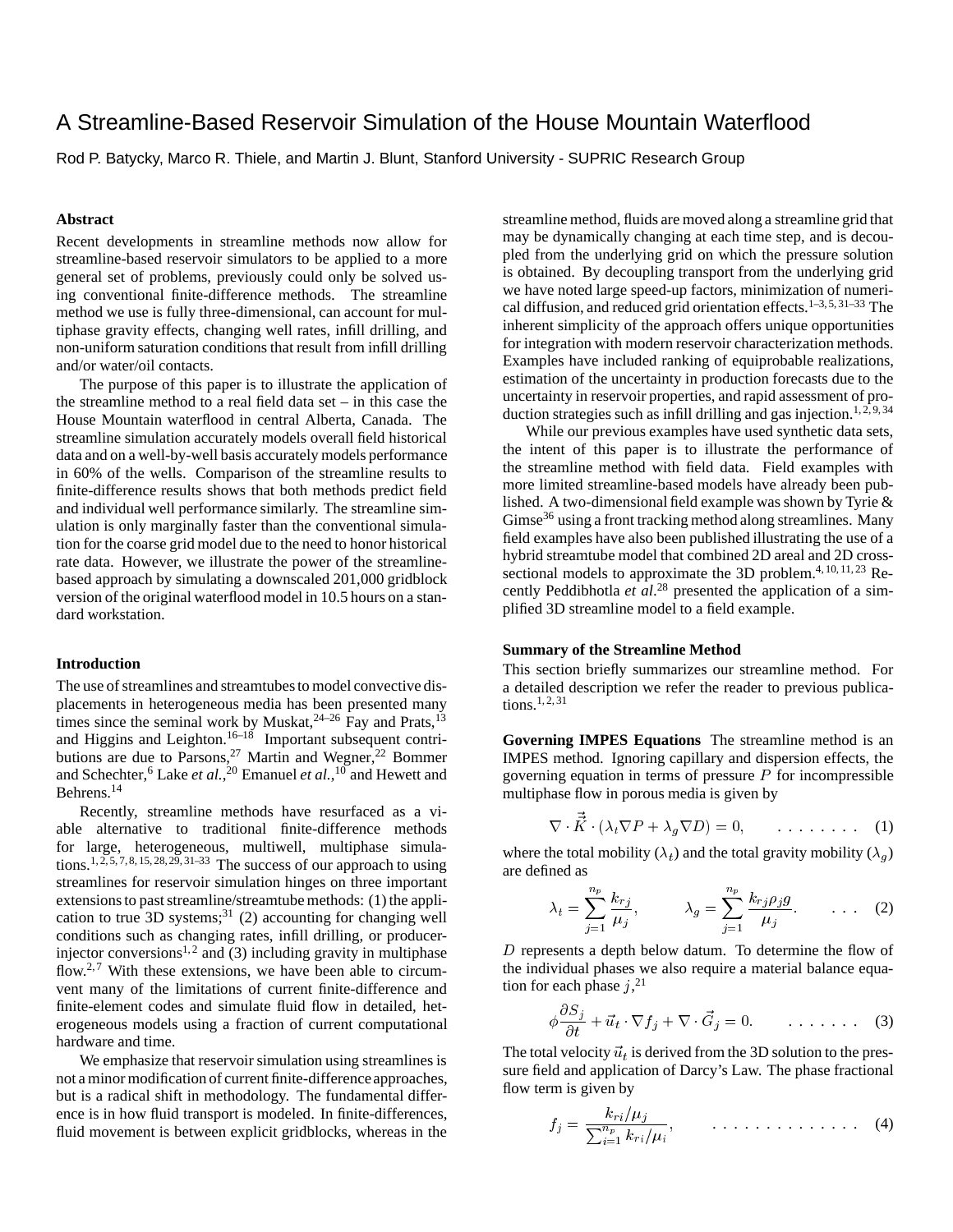and the gravity fractional flow term is given by

$$
\vec{G}_j = \vec{\tilde{K}} \cdot g \nabla D f_j \sum_{i=1}^{n_p} k_{ri} / \mu_i (\rho_i - \rho_j). \tag{5}
$$

In a conventional IMPES finite-difference simulator Eq. 3 is solved in its full three-dimensional form. With the streamline method, we decouple the 3D equation into multiple 1D equations that are solved along streamlines. For large problems, solving multiple 1D equations is much faster and more accurate than solving the full 3D problem, as we have already shown.<sup>1, 2, 31</sup>

**Coordinate Transform** Streamlines are launched from gridblock faces containing injectors. As the streamlines are traced from injectors to producers, we determine the time-of-flight $8,19$ along the streamline, which is defined as

$$
\tau = \int_0^s \frac{\phi}{u_t(\zeta)} d\zeta, \qquad \ldots \ldots \ldots \ldots \ldots \ldots \qquad (6)
$$

and gives the time required to reach a point s on the streamlinebased on the total velocity,  $u_t(\zeta)$ , along the streamline. To determine the coordinate transform, we rewrite Eq. 6 as

$$
\frac{\partial \tau}{\partial s} = \frac{\phi}{|u_t|}, \qquad \ldots \ldots \ldots \ldots \ldots \ldots \ldots \ldots \tag{7}
$$

which can be rewritten as

$$
|u_t|\frac{\partial}{\partial s}\equiv \vec{u}_t\cdot\nabla=\phi\frac{\partial}{\partial \tau}.\qquad\qquad \ldots\ldots\ldots\ldots\ldots \qquad (8)
$$

Substituting Eq. 8 into Eq. 3 gives

$$
\frac{\partial S_j}{\partial t} + \frac{\partial f_j}{\partial \tau} + \frac{1}{\phi} \nabla \cdot \vec{G}_j = 0. \qquad \dots \dots \dots \tag{9}
$$

Eq. 9 is the governing pseudo-1D material balance equation for phase <sup>j</sup> transformed along a streamline coordinate. It is pseudo-1D since the gravity term is typically not aligned along the direction of a streamline.

To solve Eq. 9 we simply split the equation into two parts.<sup>2,7</sup> First a convective step along streamlines governed by

$$
\frac{\partial S_j^c}{\partial t} + \frac{\partial f_j}{\partial \tau} = 0, \qquad \dots \dots \dots \dots \dots \dots \tag{10}
$$

which includes boundary conditions at the wells, is taken to construct an intermediate saturation distribution  $S_j^c$ . Then, a gravity step is taken along gravity lines and saturations are moved using

$$
\frac{\partial S_j}{\partial t} + \frac{g}{\phi} \frac{\partial G_j}{\partial z} = 0, \qquad \dots \dots \dots \dots \dots \dots \tag{11}
$$

with  $S_j^c$  as the initial condition to construct  $S_j$  at the next time step. For simplicity we have assumed that the gravity lines are aligned in the <sup>z</sup> coordinate direction. Eq. 10 is solved numerically using single point upstream weighting scheme explicit in time. Eq. 11 is solved using an explicit upstream weighting method outlined by as Sammon.<sup>30</sup> An additional advantage of decoupling Eq. 9 in this way is that Eq. 11 is only solved in flow regions where gravity effects are important. For example, in locations where fluids are completely segregated, Eq. 11 will not be solved, since  $\frac{\partial G}{\partial z} = 0$ .

**Time Stepping** To model field scale displacements our underlying assumption is that the streamline paths change with time due to the changing mobility field and/or changing boundary conditions. Thus the pressure field is updated periodically in accordance with these changes. By using numerical solutions along the recalculated streamline paths the method accounts for the non-uniform initial conditions now present along the recalculated paths.

To move the 3D solution forward in time from  $t^n$  to  $t^{n+1} =$  $t^{n} + \Delta t^{n+1}$  we use the following algorithm:

1. At the start of a new time step,  $t^{n+1}$ , solve for the pressure field  $P$  using Eq. 1 in the IMPES formulation. We solve Eq. 1 using a standard seven-point finite difference scheme, with no-flow boundary conditions over the surface of the domain and specified pressure or rate at the wells.

2. Apply Darcy's Law to determine the total velocity at gridblock faces.

3. Trace streamlines from injectors to producers. For each streamline we do the following: (a) While tracing a streamline, the current saturation information from each gridblock that the streamline passes through is remembered. In this manner, a profile of saturation versus  $\tau$  is generated for the new streamline; (b) Move the saturations forward by  $\Delta t^{n+1}$  by solving Eq. 10 numerically in 1D. Map the new saturation profile back to the original streamline path.

4. Average all the streamline properties within each gridblock of the 3D domain to determine the saturation distribution at  $t^{n+1}$ .

5. If  $G_i \neq 0$  include a gravity step that traces gravity lines from the top of the domain to the bottom of the domain along  $\vec{g}$ . For each gravity line we do the following: (a) While tracing a gravity line, the saturation distribution calculated in the convective step as a function of  $z$  is remembered; (b) The saturations are moved forward by  $\Delta t^{n+1}$  using Eq. 11. Map the new saturation profile back to the original gravity line.

6. If  $G_i \neq 0$  average all gravity line properties within each gridblock of the 3D domain to determine the final saturation distribution at  $t^{n+1}$ .

#### 7. Return to Step 1.

A key reason for the large speedup factors in the streamline method is the fact that  $\Delta t$ , the time step size for a convective step that includes a pressure solve, can be orders of magnitude larger than the time step size in conventional simulators. This is a result of eliminating the global grid CFL condition by decoupling fluid movement from the underlying grid. An important consideration in field simulations however, is that the time step size in the streamline method can be limited by the need to honor changing well conditions. Thus we expect speedup factors to be smaller for simulations that must honor historical production information since the pressure field is recomputed every time the well conditions change, as opposed to using the method in a forecast mode.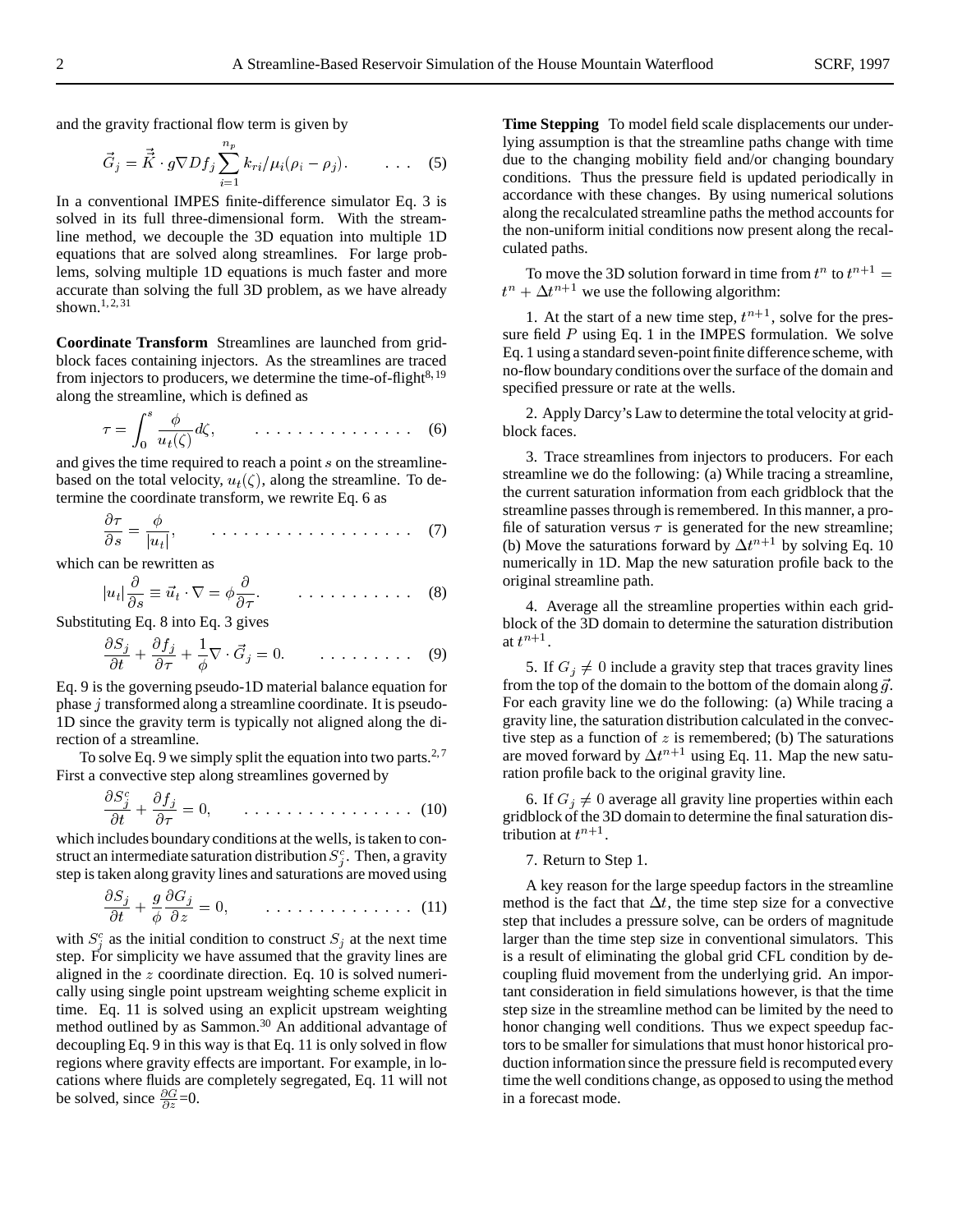

Figure 1: **House Mountain reservoir study area showing well locations and facies distributions.**<sup>12</sup>

# **House Mountain Waterflood**

The House Mountain waterflood is located in central Alberta, Canada and was discovered in 1963. The field is operated by Shell Canada and currently consists of 279 wells. A waterflood was implemented in 1966 with reservoir pressures always maintained above the bubble point pressure.

Recently a 56 well portion of the reservoir has been simulated, using the Shell in-house conventional simulator MORES, to improve the understanding of the waterflood.<sup>12</sup> Our purpose is to model the same 56 well data set using the streamline method and compare the history match with both the conventional numerical model and the production data.

**Conventional Simulation Model Description** House Mountain is a carbonate reservoir consisting of three main cycles, each the result of a deepening event.<sup>35</sup> Within the simulation area there are three main areal subdivisions; Sand Apron, Fairway, and Lagoon (Fig. 1). In brief, the Sand Apron is poor quality and consists mainly of Cycle 2, the Fairway is the best quality reservoir and contains all three cycles, and finally the Lagoon is poor quality reservoir in all three cycles.

Fine scale 800,000 gridblock general corner-point permeability and porosity models were developed using Stratamodel. The models were based on core data from 80% of the wells in the study area. These models were upscaled to  $70\times70\times7$  and contained 21,000 active gridblocks. For this grid, permeability was log normally distributed and ranged from 0.08 mD to 800 mD with a coefficient of variance of 2, porosity values ranged from 0.2% to 12.5% after including net-to-gross factors. Additionally, transmissibility barriers in the Fairway and Lagoon portions of the reservoir were also included between simulation layers  $3 & 4$  and simulation layers 5 & 6 to account for the barriers between Cycles 3 & 2 and Cycles 2 & 1 respectively (Fig. 2).

The MORES simulation model also included three main rock types, the primary difference being the residual oil saturation of each type. For the three rock types, residual oil saturation ranged from 30% in the Fairway, to 40% in the Sand Apron, to 50% in the Lagoon. Corey type relative permeability curves were assumed with an end-point water relative permeability of  $k_{rw}$ =0.3 and an end-point oil relative permeability of  $k_{ro}$ =1.0 for all rock types. At reservoir conditions the oil properties are  $\mu_o=0.55$  cp and  $\rho_o= 815$  $kg/m<sup>3</sup>$ , and the water properties are  $\mu_w$ =0.38 cp and  $\rho_w$ =1005  $kg/m<sup>3</sup>$ . Based on a Buckley-Leverett displacement analysis, this system would be considered a favorable mobility ratio displacement. Since the displacement is stable, numerical diffusion effects are small in the conventional numerical simulation.

Production data for each well was provided at half-year intervals from 1966-1996. Aside from standard well shut-ins and start-ups, there were two producer-injector conversions, 14 wells were abandoned, 2 infill wells were added, and 2 horizontal redrill wells were added. To match reservoir pressures and account for fluid migration out of the simulation boundary in the MORES model, allocation factors were assigned to water injection volumes of fringe injectors and pseudo production wells were added to the western grid boundary.

**Modifications to Simulation Model** Before the model could be simulated using the streamline simulator 3DSL, the following assumptions were made.

1. The model was assumed to be incompressible. This is a satisfactory assumption since the waterflood was never allowed to drop below the bubble point pressure and the voidage replacement ratio (VRR) was approximately 1.0. A value of  $B<sub>o</sub> =$ <sup>1</sup>:28 was assumed to convert surface oil rates to reservoir rates and a value of  $B_w = 1.0$  was assumed for the water phase rates.

2. To honor a  $VRR=1$ , the pseudo wells were set to constant bottom hole pressure constraint and allowed to produce or inject depending on the historical production and injection rates. Thus the western edge of the model represents a leaky boundary where fluids migrated back and forth.

3. The grid geometry was assumed to be a standard Cartesian grid rather that a general corner-point grid. This assumption only affected the vertical coordinate direction. Given that the reservoir has minimal dip and vertical relief changes are only on the order of 1-2 meters, the loss in vertical relief detail on the standard Cartesian grid is minimal.

4. Only a single set of relative permeability curves could be used within 3DSL. Thus only a single residual oil saturation was input to the model. An average value of  $S_{or}$ =0.4 was assumed.

5. The initial period before waterflooding (1963-1966) was not modeled, and the initial oil saturation was assumed to be uniform at the start of 1966.

To summarize, the assumptions required to run the House Mountain data set with 3DSL, having the largest impact on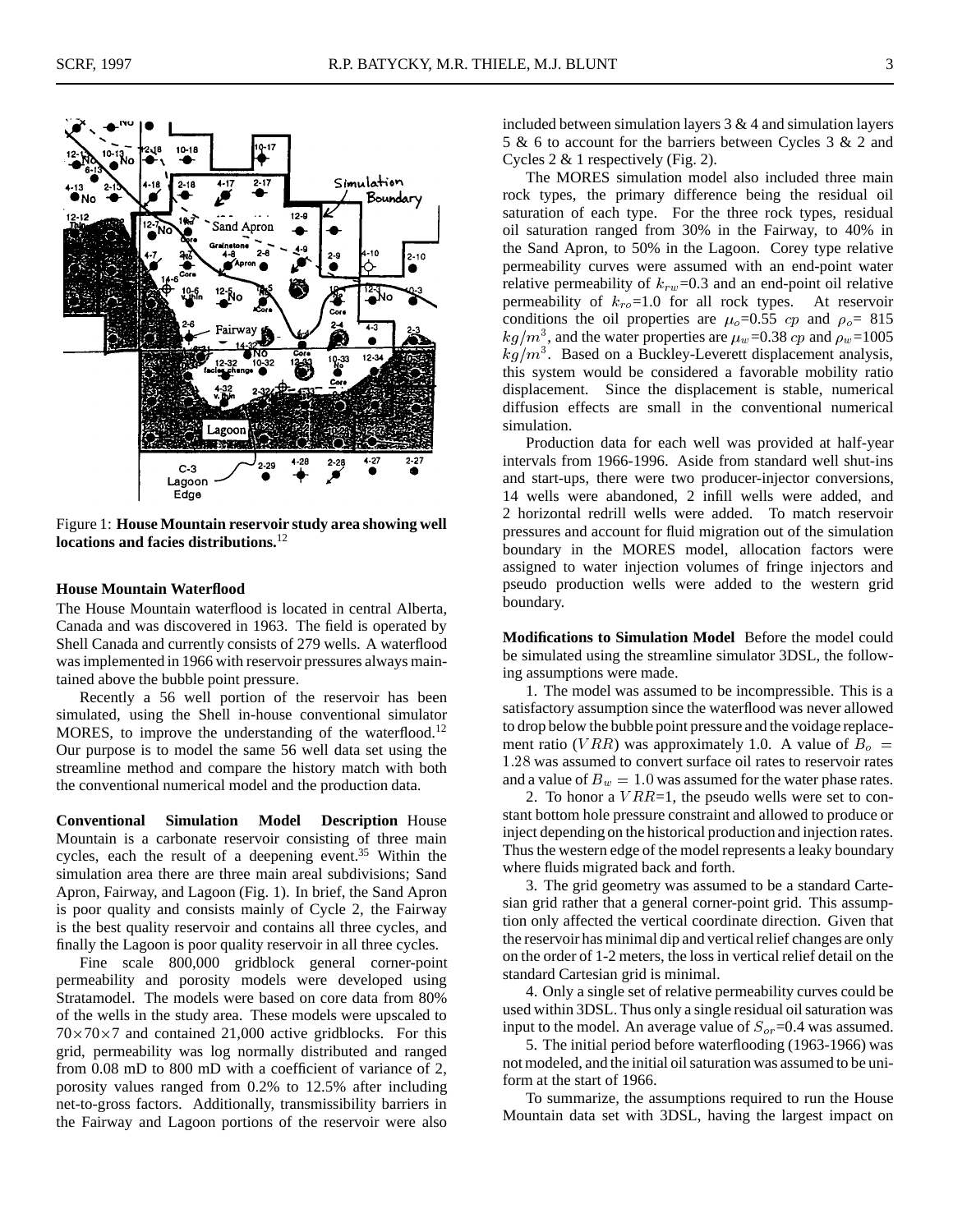

Figure 2: **Light gray areas indicate location of transmissibility barriers in the vertical direction between the layers noted.**



Figure 3: **Comparison of historical data with history matches for the streamline simulator (3DSL) and the** conventional simulator (MORES) for the  $70 \times 70 \times 7$  grid **model.**

the streamline simulation model results are the restriction to a  $VRR=1$  and a single set of rock relative permeability curves.

**History Match with Streamline Model** For both simulation models, the well boundary conditions for the history matching period were the historical total liquid rate production at each producer and the historical total liquid injection rate at each injector. Thus the indicators of how good the history match is, are the individual phase production rates after water breakthrough. It is important to note that aside from the assumptions given above, the data was treated as is. No attempt was made to history match the streamline model results. However, it is fair to say that adjustment of the injection rate allocation factors could have been made to compensate for the lack of varying rock permeability curves.

Fig. 3 compares the historical field oil and water production rates to the streamline simulation and the conventional simulation. Pre 1985 there is excellent agreement between both numerical methods and the historical data on a field wide basis. Post 1985 the streamline simulation slightly over predicts water production primarily due to an over prediction in water rates at two southern Fairway producers (4-5 and 10-32 Fig. 4). This most likely a result of using only a single average set of relative permeability curves in the streamline simulation. The average residual oil saturation is 10% higher than the value assigned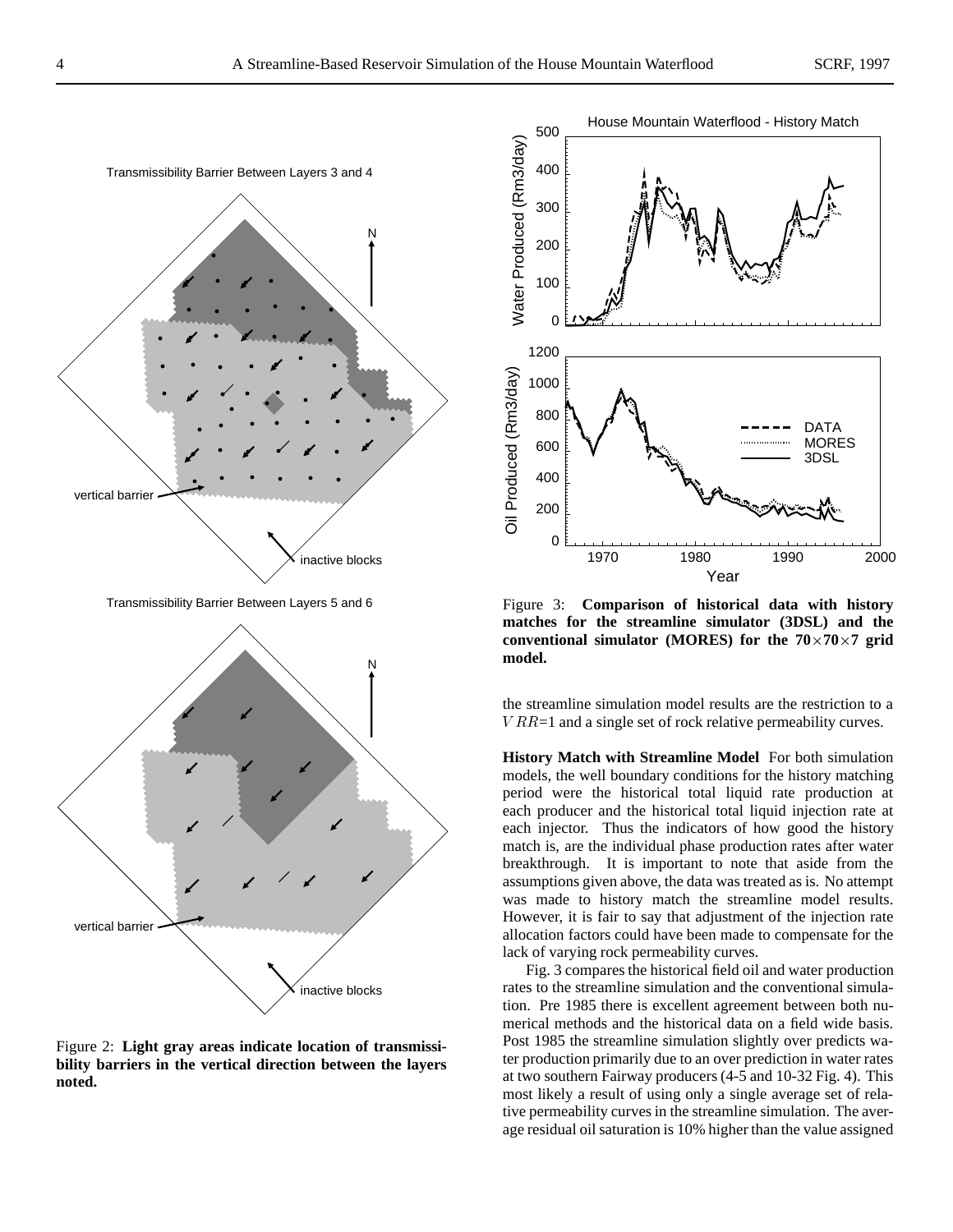



Figure 4: **Two Fairway producers with water rates over predicted in the streamline simulation model.**

to the Fairway region in the MORES model. Thus where water breakthrough has occurred in the Fairway, water rates are over predicted compared to the MORES model.

On a well-by-well basis, out of the 45 producers, 8 were considered to have a poorer match with historical data for the streamline model than for the MORES model. An example of a poorer match is well 10-6 (Fig. 5) which again is a Fairway producer. However, 60% of the wells did have an excellent history match in the streamline model, compared with 76% for the original simulation model. Wells 12-8 (Fig. 6) and 4-4 (Fig. 7) are examples of excellent streamline model history matches with water breakthrough performance predicted better than the MORES model.

**Model Run Time** For this small 21,000 gridblock model the maximum time step size was basically dictated by the well events which occurred every half year. The streamline simulation required 65 time steps, coinciding with the 65 well events between 1966 and 1996, while MORES required 72 time steps over the same simulation period (fully implicit scheme). Thus the speedup factor of the streamline method over the fully implicit scheme for this coarse grid model was minimal. Note that an ECLIPSE IMPES model was run on the streamline model data set and required 730 time steps.



Figure 5: **Example of a poorer history match well for the streamline simulation than the conventional simulation.**

**Downscaled Streamline Model** For the small model the streamline method proved to be no faster than the conventional implicit method, because of the need to honor historical data. However, the advantage of the method is best illustrated by simulating a finer grid. Rather than perform a history matching study on a reduced upscaled version of the original 800,000 gridblock model, we simply downscaled the original  $70\times70\times7$ grid to  $210\times210\times7$  grid (201,000 active gridblocks). In the process of downscaling no new information was added to the permeability or porosity fields. However, the number of gridblocks between wells has increased by a factor of 3. Fig. 8 compares the history match of the fine scale model to the coarse scale model and the historical data. Both streamline models have similar profiles with minor differences due to the improved resolution of the displacement front between wells. Note that a conventional model could not be run due to computer constraints. The downscaled model was 15 times slower than the upscaled model and required 10.5 hours CPU time. The number of time step required did not change.

With the ability to easily run a fine grid model, one option is to incorporate more heterogeneity and revisit the history matching process. However, the history match is already quite good. A second choice is to keep the grid resolution between wells the same as in the coarse grid model but include more wells in the simulation. The finescale model could easily include all 279 wells. A full field simulation would also reduce the need to ac-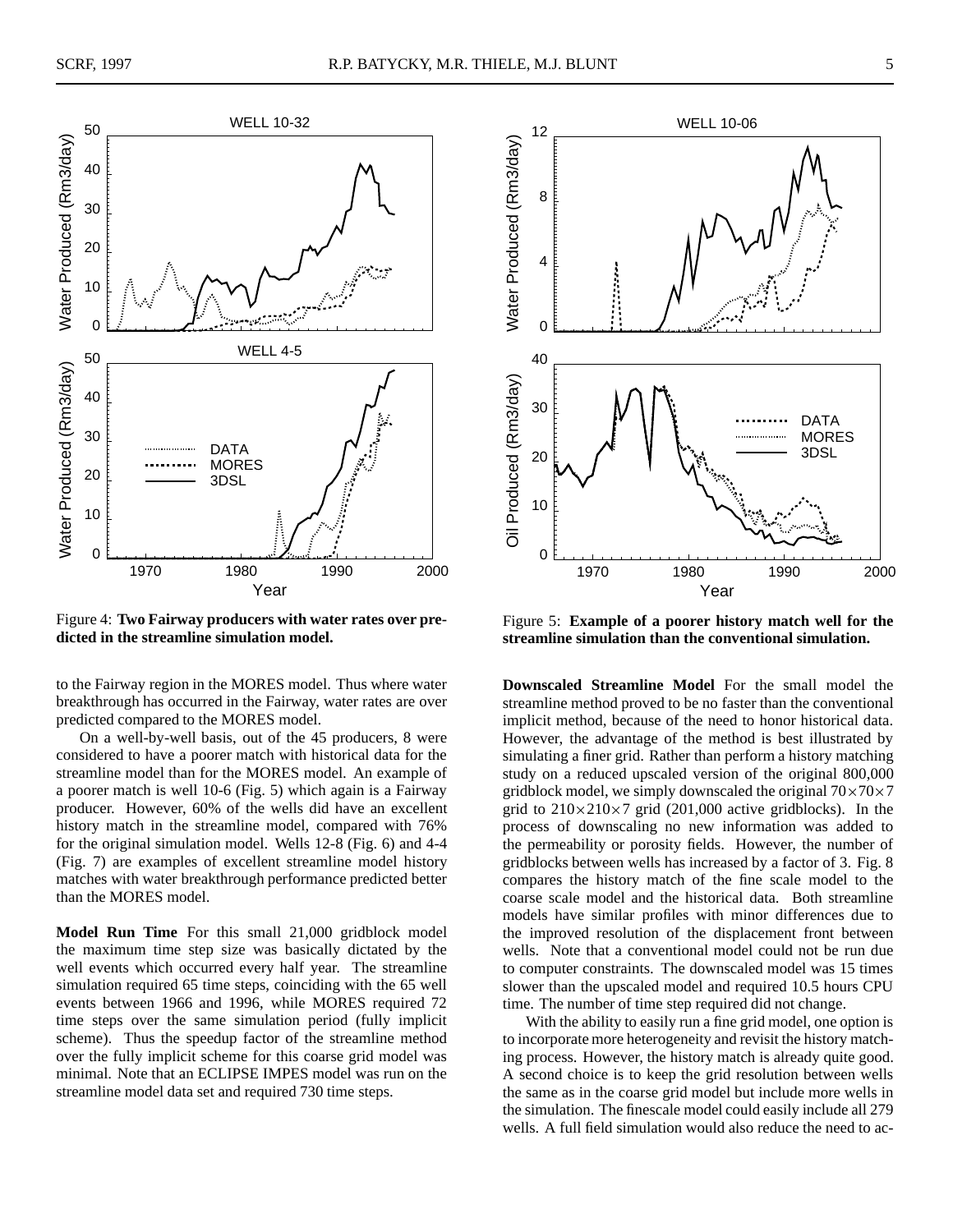

Figure 6: **History match for well 12-08.**

count for leak-off across simulation boundaries.

#### **Discussion**

This paper illustrates that the streamline method can accurately model true 3D field waterflood displacements. Although some modifications to the data set were required, these were only necessary because of current limitations in 3DSL. In a general streamline method, compressibility and rock dependent relative permeability curves can be modeled and are areas of current research. In principle corner-point geometries can also be included. However corner-point methods were introduced primarily due to the lack of fine gridding available and the desire to maintain flow paths in the direction of facies types. The streamline method allows for the use of finer grids. Furthermore, fluids are transported along the curvilinear streamline grid, rather than between discrete gridblocks and thus corner-point geometry grids are not required.

For the small model studied here, speedup factors were minimal for the streamline method due to the need to honor historical production data at half year intervals. To improve performance and reduce time spent on the history matching process one could choose to lump the 30 years of production data into larger time intervals of a year, for example. However, now that we have illustrated that the method can account for production data, a more interesting study is in how the method performs with larger field models or in forecast mode where



Figure 7: **History match for well 4-4.**

boundary conditions change less frequently. We have already shown that when boundary conditions are relatively constant, the method can be up to 100 times faster than a conventional simulation for large multiwell problems.<sup>1,2</sup>

#### **Conclusions**

We have demonstrated that by mapping numerical solutions along streamlines and using operator splitting to account for multiphase gravity effects, the streamline method is applicable to true three- dimensional field scale waterflood simulations with only minor approximations to data input. Due to the historical production constraints, the method was only marginally faster than the fully implicit FD simulation. However, the method gave an excellent history match on a field basis, and predicted individual well responses almost as well as the conventional simulation. Fine tuning of the injection rate allocation factors would have improved the match of the streamline simulation. Additionally, we showed that the method is ideally suited to solving large gridblock models that cannot be solved using conventional methods. A 201,000 gridblock model with 30 years of production data was simulated on an average size workstation in 10.5 hours. Clearly the streamline method can either include larger simulation areas with more wells and/or reduce the need for substantial upscaling.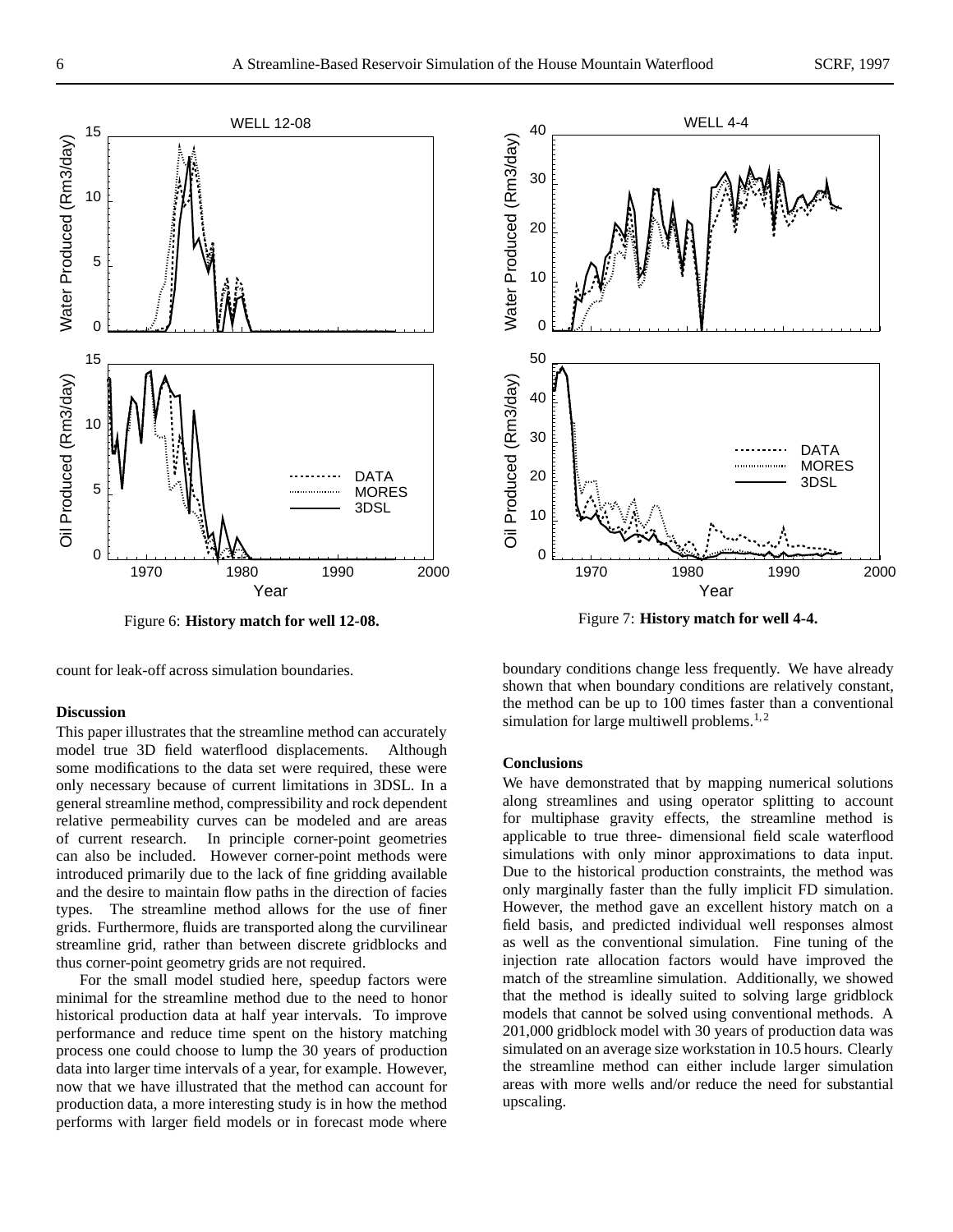

Figure 8: **Comparison of historical data with history** matches for the streamline simulator on the  $70 \times 70 \times 7$  grid **model and the downscaled 210**-**210**-**7 grid downscaled model.**

#### **Acknowledgments**

Special thanks to Richard Baker at Epic Consulting Services Ltd. and Doug Beattie at Shell Canada Ltd. for providing the conventional House Mountain simulation model and allowing us to publish the results. We gratefully acknowledge financial support from the DOE (Grant No. DE-FG22-92BC14852), and members of the Stanford U. Petroleum Research Inst. for Gas Displacement (SUPRI-C).

## **Nomenclature**

| D                       | $=$ | depth from datum, L                                   |
|-------------------------|-----|-------------------------------------------------------|
|                         | $=$ | fractional flow of phase $j$ , dimensionless          |
| $\frac{f_j}{\vec{G}_j}$ | $=$ | gravity fractional flow term of phase $j$ , L/T       |
| $\mathfrak{g}$          | $=$ | gravitational acceleration constant, $L/T^2$          |
| $\vec{\vec{K}}$         | $=$ | absolute permeability tensor, $L^2$                   |
| $k_{rj}$                | $=$ | relative permeability of phase $j$ , dimensionless    |
| $\boldsymbol{n}$        | $=$ | number of pressure time steps                         |
| $n_p$                   | $=$ | number of phases                                      |
| $\boldsymbol{P}$        | $=$ | Pressure $M/T^2L$                                     |
| $S_j$                   | $=$ | saturation of phase $j$ , dimensionless               |
| $S_i^c$                 | $=$ | intermediate saturation profile after convective step |
| $\mathcal{S}$           | $=$ | spatial distance coordinate along a streamline, L     |
|                         |     |                                                       |

ŧ time, T t

- $\vec{u}_t$  = total Darcy velocity, L/T
- V RR= voidage replacement ratio, dimensionless
- z= vertical coordinate direction, L
- $\Delta t$  = time step size between pressure solves, T
- $\phi$ = porosity, dimensionless
- $\rho_j$  = density of phase j, M/L<sup>3</sup>
- $\zeta$ = local streamline coordinate, L
- $\lambda_q$  = total gravity mobility, L/T
- $\lambda_t$  = total mobility, L<sup>3</sup>T/M
- $\tau$  $=$  time of flight, T
- $\mu_i$  = viscosity of phase j, M/TL

## **References**

- 1. Batycky, R.P., Blunt, M.J., and Thiele, M.R.: "A 3D Field Scale Streamline Simulator With Gravity and Changing Well Conditions," paper SPE 36726 in proceedings of the 1996 Annual Technical Conference and Exhibition, Denver, Co, October.
- 2. Batycky, R.P., Blunt, M.J., and Thiele, M.R.: "A 3D Multi-Phase Streamline Simulator with Gravity and Changing Well Conditions," Proceedings of the 17th International Energy Agency Collaborative Project on Enhanced Oil Recovery, Sydney, Australia (September 1996).
- 3. Batycky, R.P., Thiele, M.R., and Blunt, M.J.: "A Streamline Simulator to Model Field Scale Three-Dimensional Flow," in proceedings of the 1996 5th European Conference on the Mathematics of Oil Recovery, Leoben, Austria, September.
- 4. Behrens, R.A., Jones, R.C., and Emanuel, A.S.: "Implementation of a Streamline Method for Flow Simulation of Large Fields," In Proceedings of 47th Annual Technical Meeting of the Petroleum Society, Calgary, Canada (June 10-12, 1996) CIM 96-55.
- 5. Blunt, M.J., Lui, K., Thiele, M.R.: "A Generalized Streamline Method to Predict Reservoir Flow," *Petroleum Geoscience* (1996) **2**, 259–269.
- 6. Bommer, M.P. and Schechter, R.S.: "Mathematical Modeling of In-Situ Uranium Leaching," *Society of Petroleum Engineers Journal* (December 1979) **19**, 393–400.
- 7. Bratvedt, F., Gimse, T., Tegnander, C.: "Streamline Computations for Porous Media Flow Including Gravity," *Transport In Porous Media* (October 1996) **25**, No. 1, 63– 78.
- 8. Datta–Gupta, A. and King, M.J.: "A Semianalytic Approach to Tracer Flow Modeling in Heterogeneous Permeable Media," *Advances in Water Resources* (1995) **18**,  $9 - 24.$
- 9. Ehlig-Economides, C.A. and Spath, J.: "Waterflood Infill Well Pattern Strategies for Horizontal and Multibranch Wells," paper SPE 35209 in proceedings of the 1996 Permian Basin Oil Recovery Conference, Midland, TX, March.